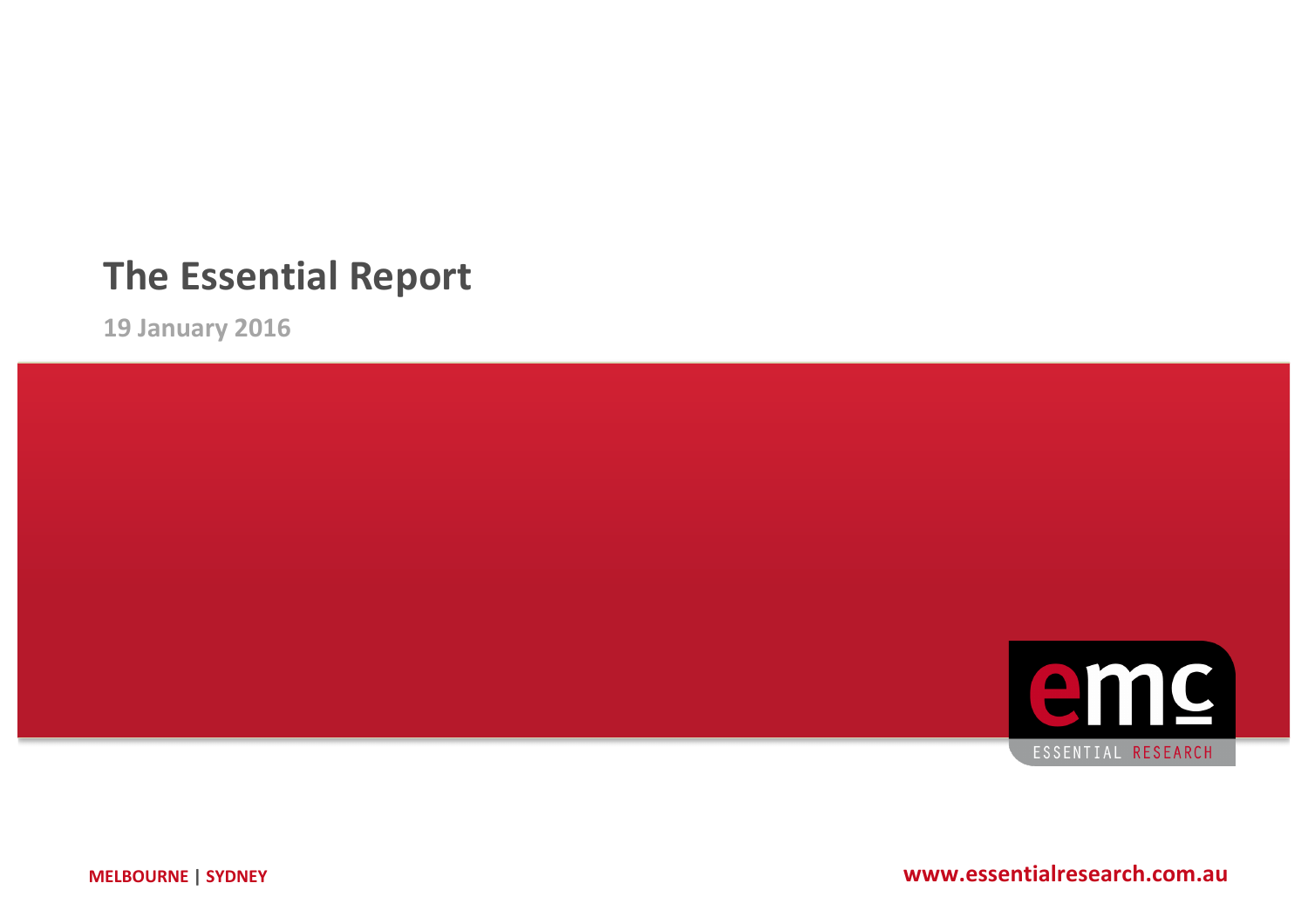

#### **The Essential Report**

| Date:          | 19 January 2016           |  |
|----------------|---------------------------|--|
| Prepared by:   | <b>Essential Research</b> |  |
| Data supplied: | your source               |  |



Essential Media Communications is a member of the Association of Market and Social Research Organisations.

# **AMSRS \***

Our researchers are members of the Australian Market and Social Research Society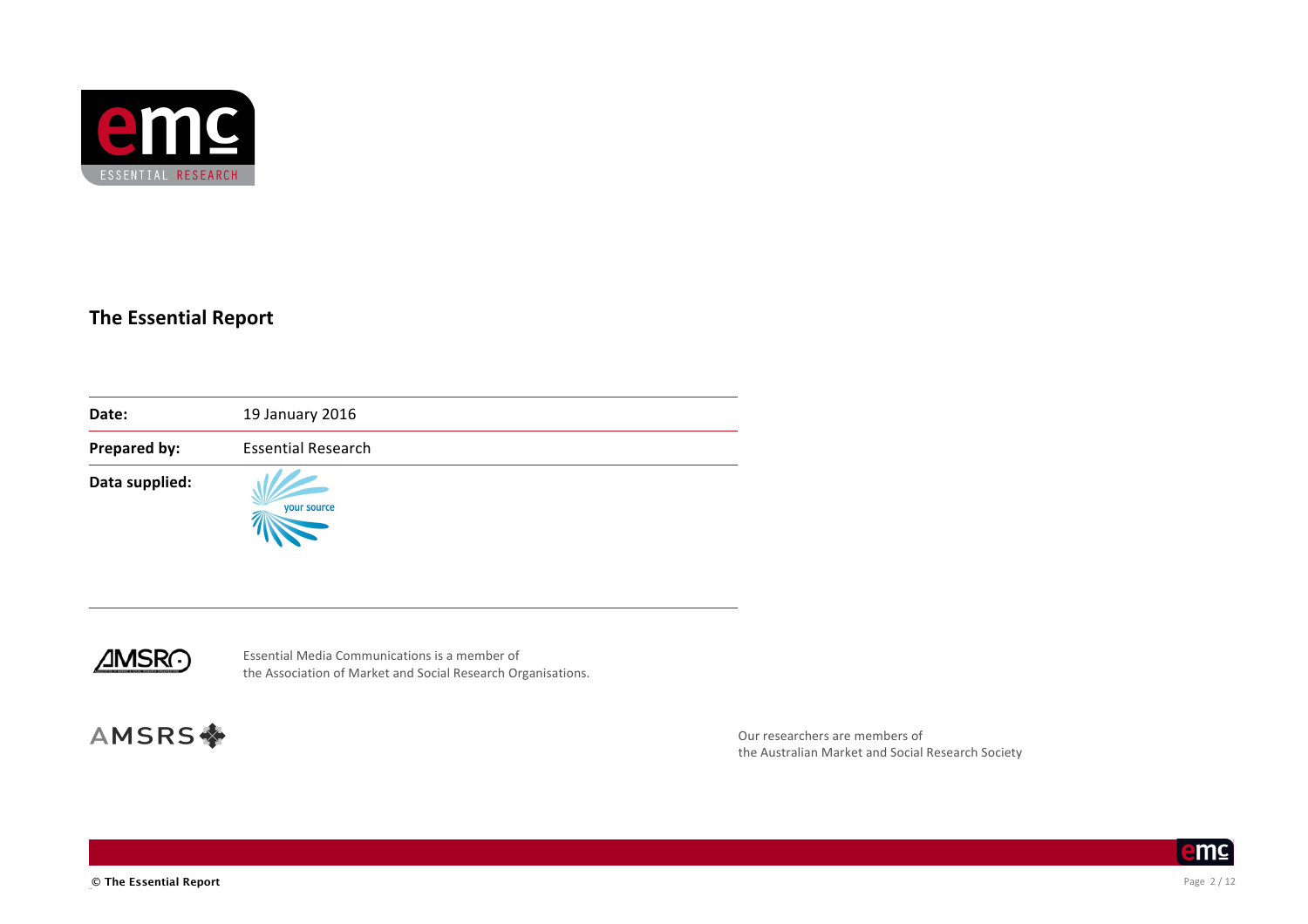#### **About this poll**

This report summarises the results of a weekly omnibus conducted by Essential Research with data provided by Your Source. The survey was conducted online from the  $15<sup>th</sup>$  to  $18<sup>th</sup>$  January 2016 and is based on 1,011 respondents.

Aside from the standard question on voting intention, this week's report includes questions on party leaders, preferred Prime Minister, sexism and discrimination against women and the US Presidential election.

The methodology used to carry out this research is described in the appendix on page 12.

Note that due to rounding, not all tables necessarily total 100% and subtotals may also vary.

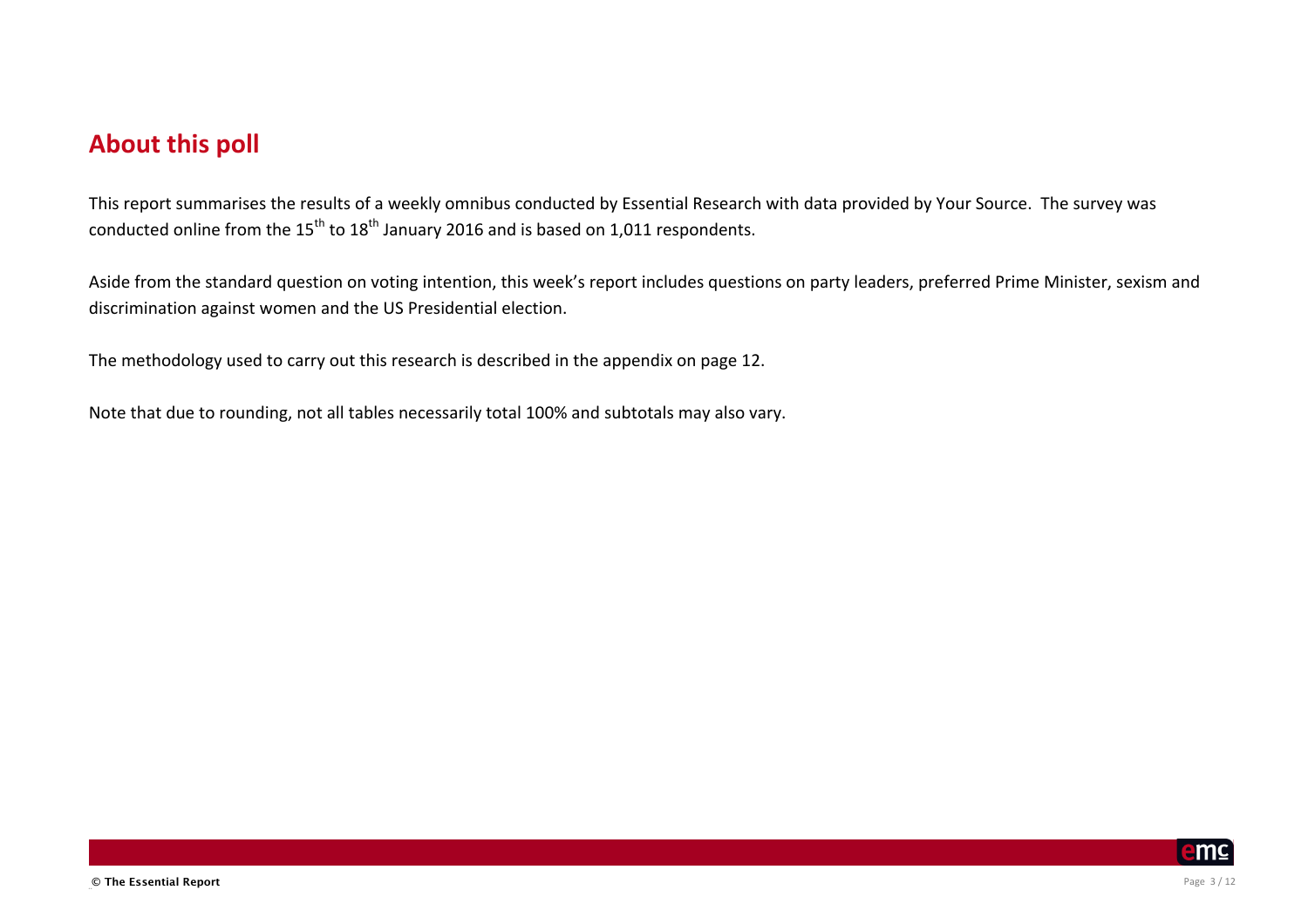# **Federal politics - voting intention**

*Q.* If a Federal Election was held today to which party will you probably give your first preference vote? If not sure, which party are you currently *leaning toward?*

*Q. If don't know -Well which party are you currently leaning to?*

| <b>First preference/leaning to</b> | <b>Election</b><br><b>7 Sep 13</b> | 5 weeks<br>ago<br>15/12/15 | <b>This</b><br>week<br>19/1/16 |
|------------------------------------|------------------------------------|----------------------------|--------------------------------|
| Liberal                            |                                    | 42%                        | 39%                            |
| National                           |                                    | 3%                         | 4%                             |
| <b>Total Liberal/National</b>      | 45.6%                              | 45%                        | 44%                            |
| Labor                              | 33.4%                              | 35%                        | 35%                            |
| Greens                             | 8.6%                               | 10%                        | 10%                            |
| <b>Palmer United Party</b>         | 5.5%                               | 1%                         | 2%                             |
| Other/Independent                  | 6.9%                               | 9%                         | 10%                            |

| 2 Party Preferred       | <b>Election</b><br><b>7 Sep 13</b> | 5 weeks<br>ago<br>15/12/15 | <b>This</b><br>week<br>19/1/16 |
|-------------------------|------------------------------------|----------------------------|--------------------------------|
| <b>Liberal National</b> | 53.5%                              | 52%                        | 51%                            |
| Labor                   | 46.5%                              | 48%                        | 49%                            |

NB. Respondents who select 'don't know' are not included in the results. The two-party preferred estimate is calculated by distributing the votes of the other parties according to their preferences at the 2013 election.

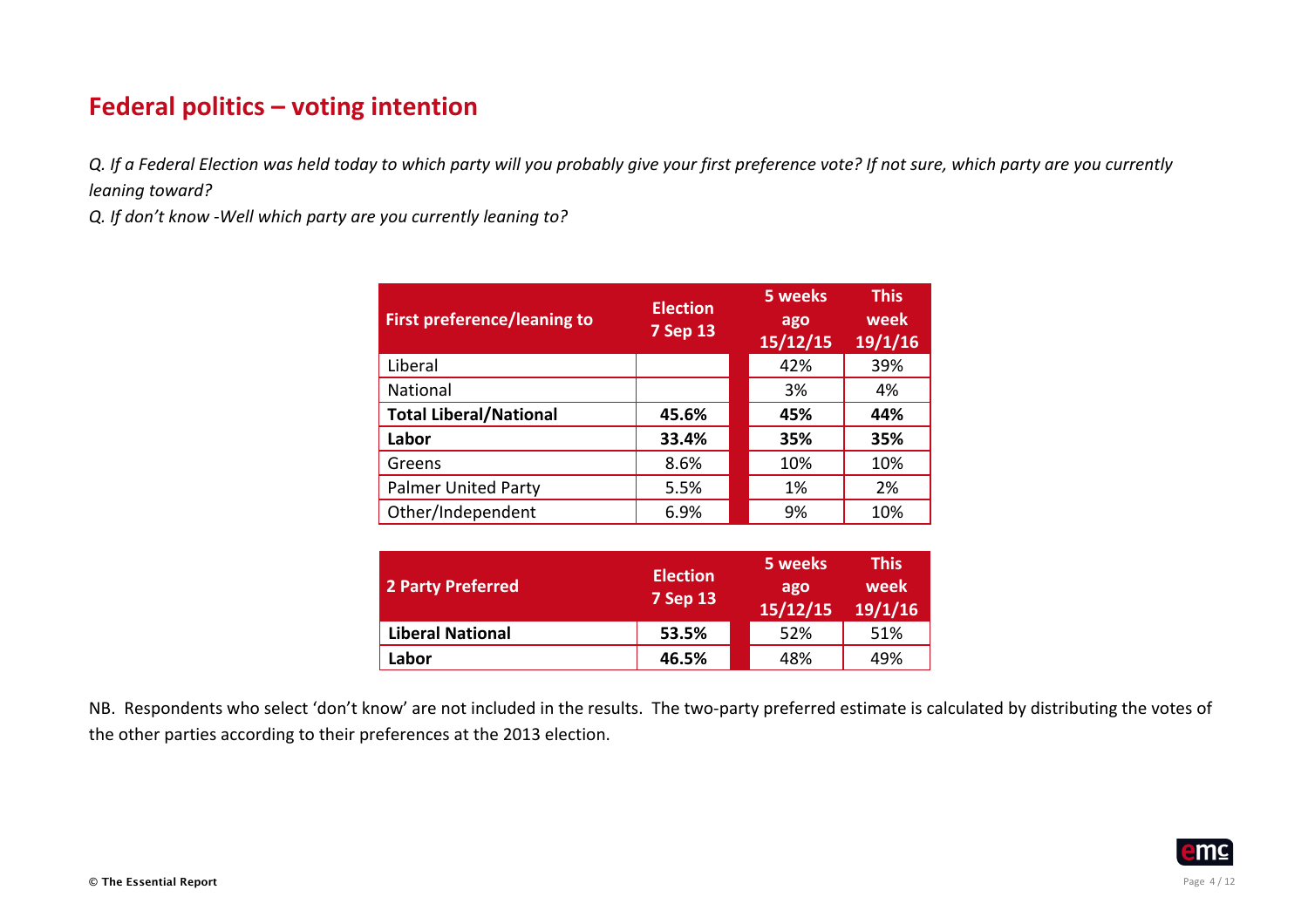# **Approval of Malcolm Turnbull**

*Q. Do you approve or disapprove of the job Malcolm Turnbull is doing as Prime Minister?*

|                         | <b>Total</b> | <b>Vote</b><br><b>Labor</b> | <b>Vote</b><br>Lib/Nat | <b>Vote</b><br>Greens | <b>Vote</b><br><b>Other</b> | Oct<br>2015 | <b>Nov</b><br>2015 | <b>Dec</b><br>2015 |
|-------------------------|--------------|-----------------------------|------------------------|-----------------------|-----------------------------|-------------|--------------------|--------------------|
| <b>Total approve</b>    | 51%          | 42%                         | 76%                    | 32%                   | 33%                         | 47%         | 56%                | 56%                |
| <b>Total disapprove</b> | 25%          | 36%                         | 10%                    | 53%                   | 39%                         | 17%         | 20%                | 23%                |
| Strongly approve        | 9%           | 5%                          | 19%                    |                       | 4%                          | 11%         | 12%                | 13%                |
| Approve                 | 42%          | 37%                         | 57%                    | 32%                   | 29%                         | 36%         | 44%                | 43%                |
| Disapprove              | 16%          | 23%                         | 8%                     | 36%                   | 19%                         | 11%         | 14%                | 16%                |
| Strongly disapprove     | 9%           | 13%                         | 2%                     | 17%                   | 20%                         | 6%          | 6%                 | 7%                 |
| Don't know              | 23%          | 22%                         | 13%                    | 15%                   | 28%                         | 35%         | 23%                | 21%                |

51% (down 5% since last month) of respondents approve of the job Malcolm Turnbull is doing as Prime Minister and 25% (up 2%) disapprove  $-$  a net approval rating of  $+26$  (down 7).

76% (down 8%) of Liberal/National voters approve of Malcolm Turnbull's performance with 10% (up 3%) disapproving. 42% (no change) of Labor voters and 32% (down 4%) of Greens voters approve of Malcolm Turnbull's performance.

By gender, men were 56% approve/27% disapprove and women 46% approve/24% disapprove.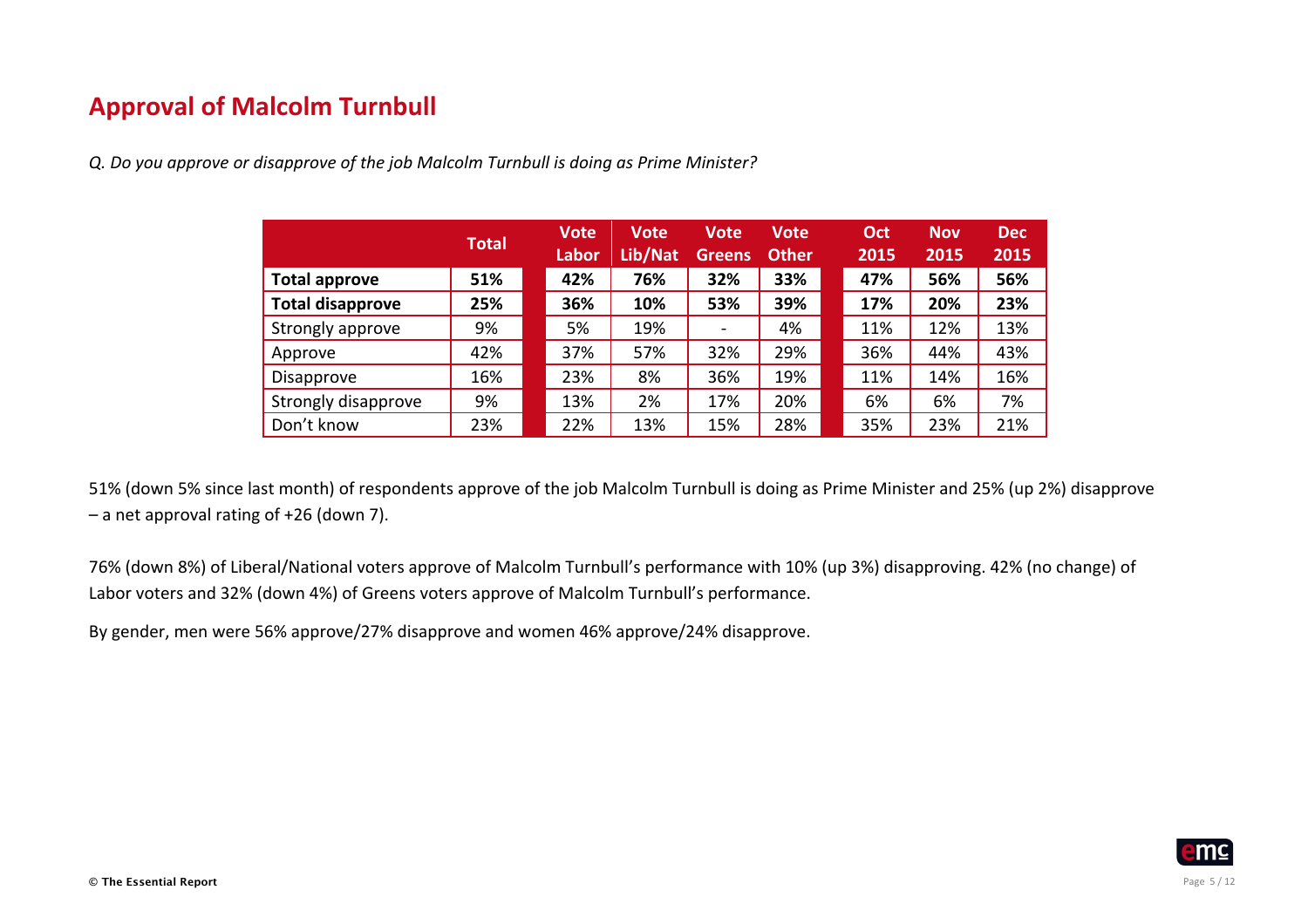# **Approval of Bill Shorten**

*Q. Do you approve or disapprove of the job Bill Shorten is doing as Opposition Leader?*

|                         | <b>Total</b> | <b>Vote</b><br>Labor | Vote<br>Lib/Nat | Vote<br>Greens           | Vote<br><b>Other</b> | <b>Nov</b><br>2013 | June<br>2014 | <b>Dec</b><br>2014 | <b>Mar</b><br>2015 | Jun<br>2015 | <b>Sep</b><br>2015 | <b>Dec</b><br>2015 |
|-------------------------|--------------|----------------------|-----------------|--------------------------|----------------------|--------------------|--------------|--------------------|--------------------|-------------|--------------------|--------------------|
| <b>Total approve</b>    | 27%          | 50%                  | 18%             | 23%                      | 17%                  | 31%                | 38%          | 35%                | 34%                | 32%         | 29%                | 27%                |
| <b>Total disapprove</b> | 47%          | 27%                  | 65%             | 52%                      | 63%                  | 27%                | 40%          | 39%                | 39%                | 45%         | 50%                | 47%                |
| Strongly approve        | 4%           | 9%                   | 3%              | $\overline{\phantom{a}}$ | 3%                   | 5%                 | 7%           | 7%                 | 5%                 | 6%          | 5%                 | 4%                 |
| Approve                 | 23%          | 41%                  | 15%             | 23%                      | 14%                  | 26%                | 31%          | 28%                | 29%                | 26%         | 24%                | 23%                |
| Disapprove              | 28%          | 23%                  | 31%             | 39%                      | 31%                  | 17%                | 22%          | 23%                | 21%                | 27%         | 27%                | 26%                |
| Strongly disapprove     | 19%          | 4%                   | 34%             | 13%                      | 32%                  | 10%                | 18%          | 16%                | 18%                | 18%         | 23%                | 21%                |
| Don't know              | 26%          | 24%                  | 17%             | 25%                      | 22%                  | 43%                | 22%          | 26%                | 27%                | 22%         | 21%                | 25%                |

27% (no change) of respondents approve of the job Bill Shorten is doing as opposition leader and 47% (no change) disapprove - no change in his net rating of -20.

50% (down 2%) of Labor voters approve of the job Bill Shorten is doing and 27% (no change) disapprove.

32% of men and 22% of women approve of Bill Shorten. 53% of men and 43% of women disapprove.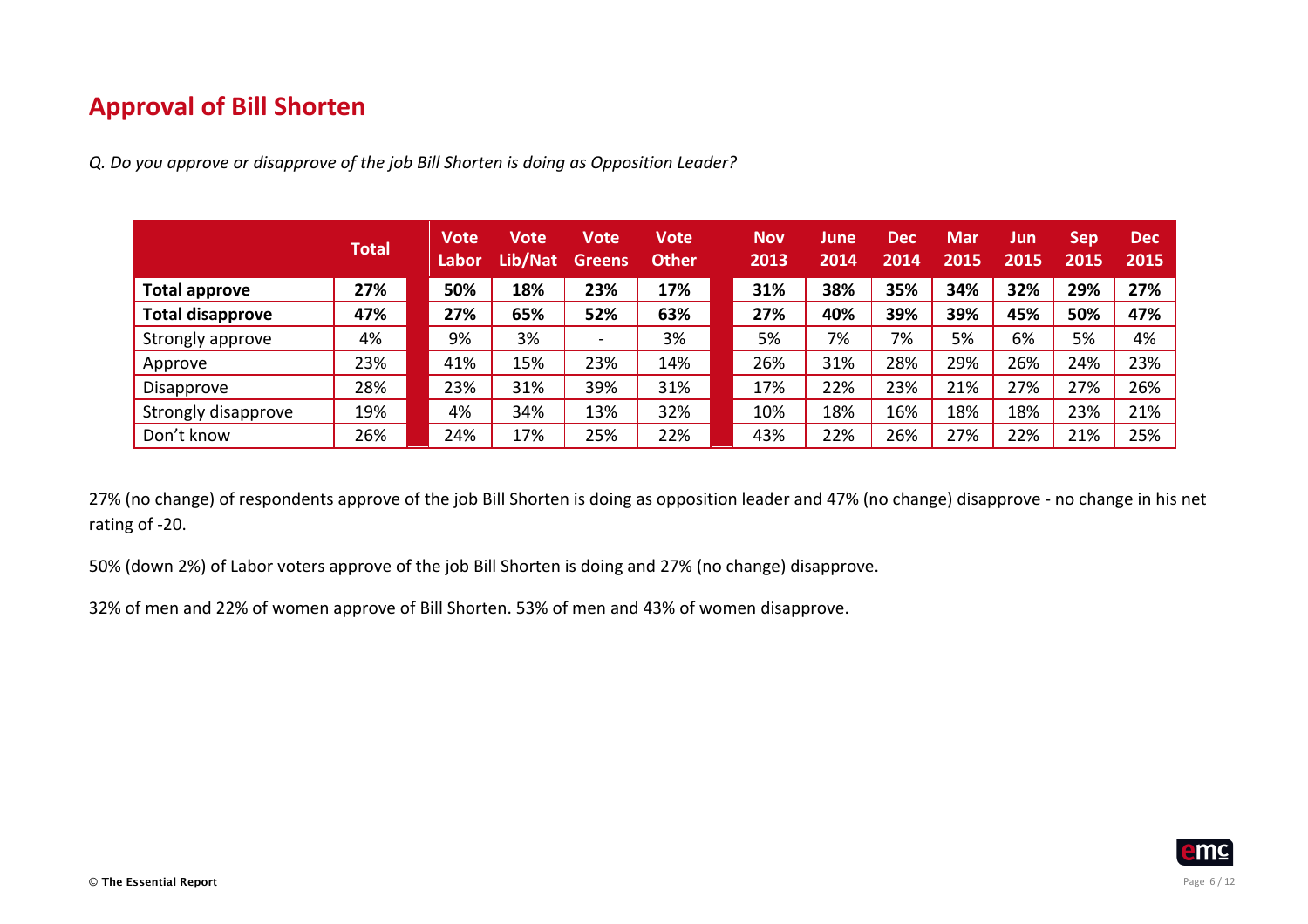#### **Better Prime Minister**

*Q. Who do you think would make the better Prime Minister out of Malcolm Turnbull and Bill Shorten?*

|                     | Total | Vote<br>Labor | Vote<br>Lib/Nat | Vote<br><b>Greens</b> | Vote<br><b>Other</b> | 'Sep<br>2015 | Oct<br>2015 | Nov<br>2015 | Dec<br>2015 |
|---------------------|-------|---------------|-----------------|-----------------------|----------------------|--------------|-------------|-------------|-------------|
| Malcolm Turnbull    | 51%   | 26%           | 84%             | 31%                   | 43%                  | 53%          | 48%         | 55%         | 54%         |
| <b>Bill Shorten</b> | 18%   | 38%           | 4%              | 35%                   | 9%                   | 17%          | 19%         | 14%         | 15%         |
| Don't know          | 31%   | 36%           | 11%             | 34%                   | 48%                  | 30%          | 33%         | 31%         | 31%         |

51% (down 3%) of respondents think Malcolm Turnbull would make the better Prime Minister and 18% (up 3%) think Bill Shorten would make the better Prime Minister. 

55% of men prefer Malcolm Turnbull and 21% prefer Bill Shorten.

47% of women prefer Malcolm Turnbull and 15% prefer Bill Shorten.

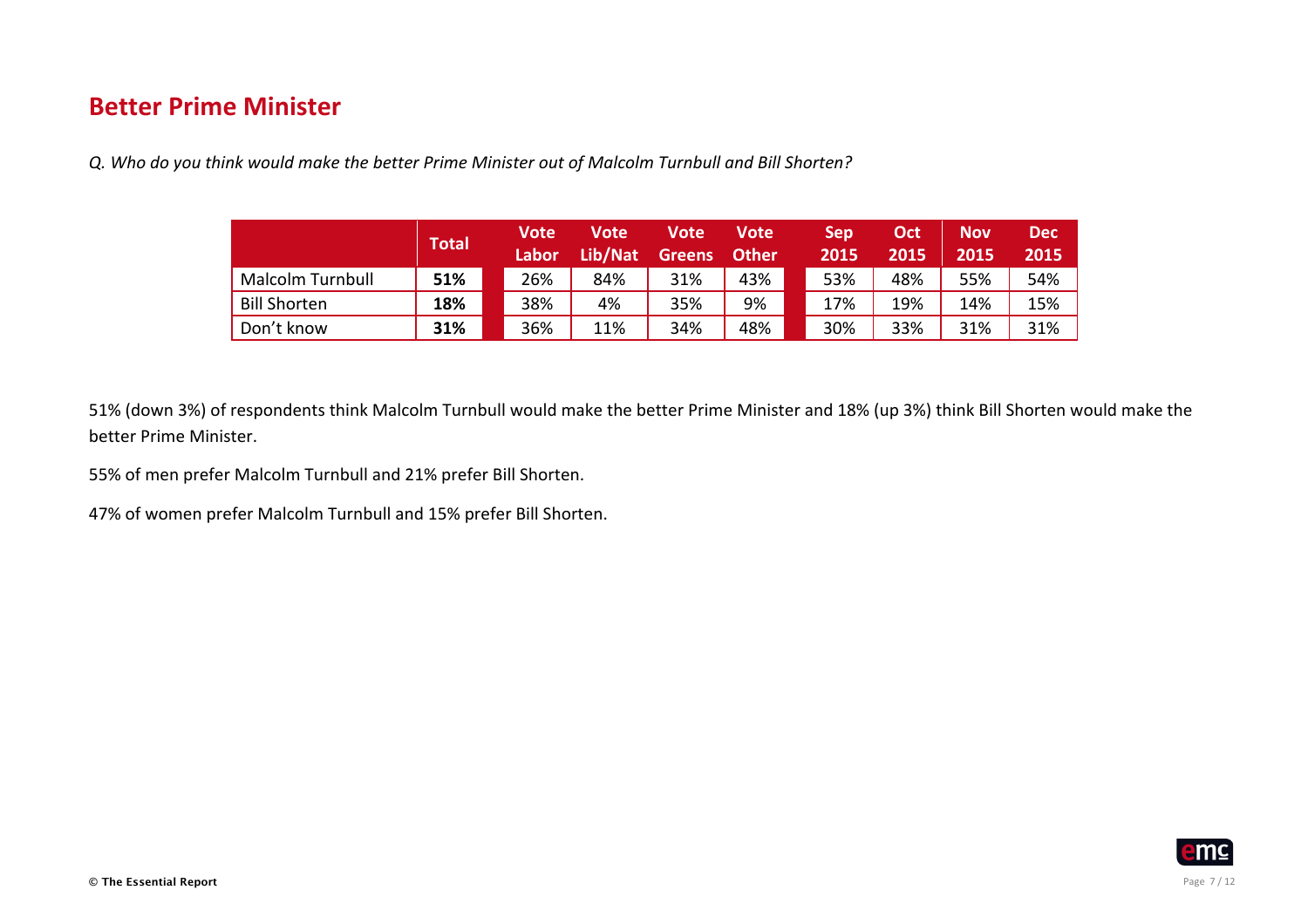# **Sexism and Discrimination against Women**

|                | A lot | <b>Some</b> | <b>A</b> little | <b>None</b><br>at all | Don't<br><b>know</b> | A lot/<br>some<br><b>TOTAL</b> | A lot/<br>some<br><b>MEN</b> | A lot/<br>some<br><b>WOMEN</b> | A lot/<br>some<br><b>Oct 12</b> | A lot/<br>some<br>Jun 13 |
|----------------|-------|-------------|-----------------|-----------------------|----------------------|--------------------------------|------------------------------|--------------------------------|---------------------------------|--------------------------|
| In workplaces  | 17%   | 44%         | 23%             | 7%                    | 10%                  | 61%                            | 54%                          | 66%                            | 55%                             | 60%                      |
| In the media   | 19%   | 39%         | 23%             | 7%                    | 11%                  | 58%                            | 51%                          | 65%                            | 56%                             | 59%                      |
| In politics    | 25%   | 37%         | 19%             | 8%                    | 11%                  | 62%                            | 57%                          | 68%                            | 61%                             | 61%                      |
| In advertising | 26%   | 35%         | 17%             | 9%                    | 12%                  | 61%                            | 53%                          | 69%                            | 59%                             | 60%                      |
| In sport       | 23%   | 37%         | 20%             | 8%                    | 11%                  | 60%                            | 53%                          | 66%                            | 58%                             | 57%                      |
| In schools     | 12%   | 32%         | 28%             | 13%                   | 15%                  | 44%                            | 40%                          | 48%                            | 43%                             | 40%                      |

*Q. How much sexism and discrimination against women do you think currently occurs in the following?*

A majority of respondents think there is a lot or some sexism in politics (62%), advertising (61%), workplaces (61%), sport (60%) and the media (58%).

Women were more likely than men to think there is a lot or some sexism in all areas - but especially in advertising (women 69%, men 53%) and the media (65%/51%).

There has been little change in these figures since this question was asked in June 2013.

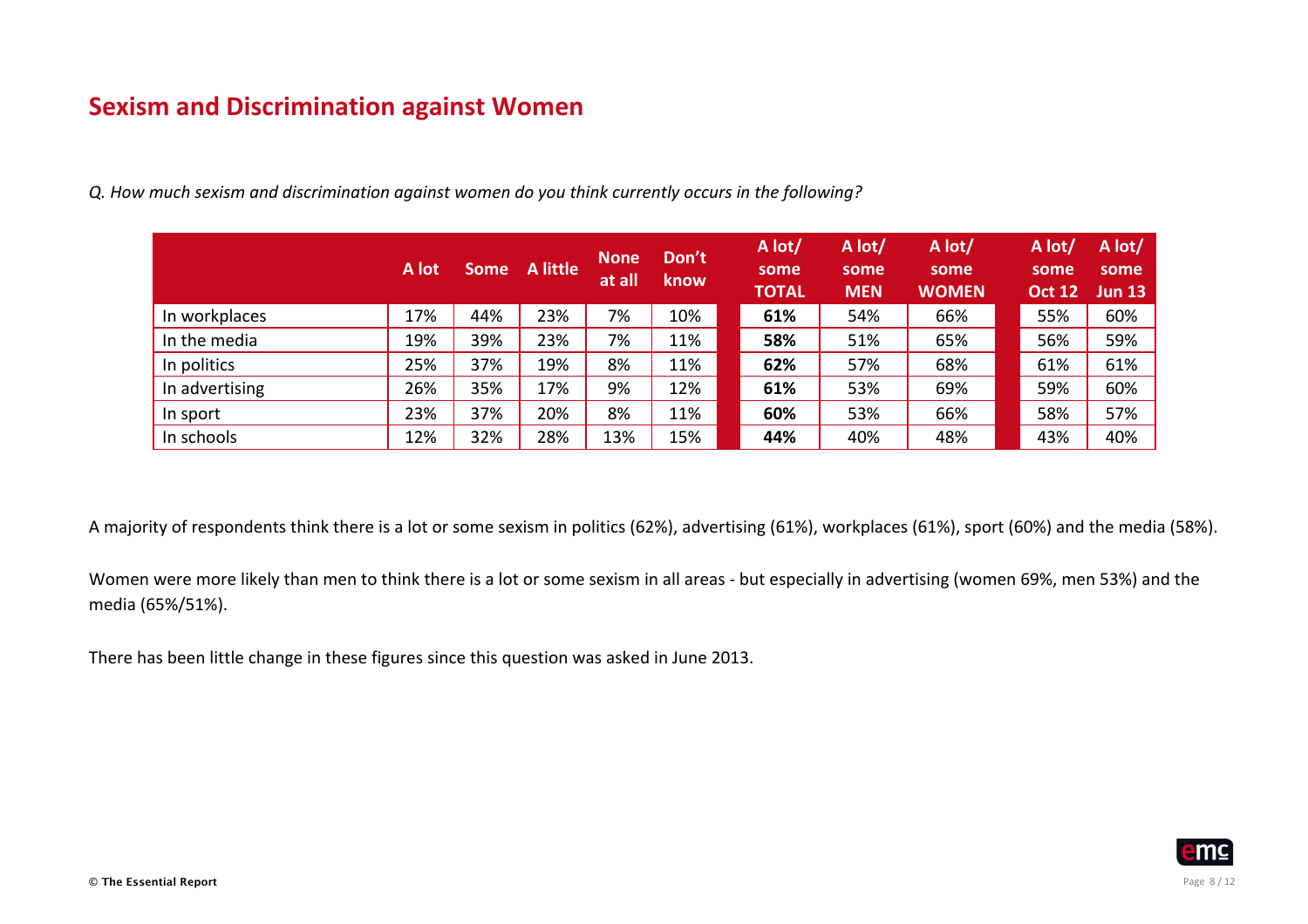## **Respect for men and women in professions**

*Q. For each of the following professions, do you think men are more respected, women are more respected or are both respected equally?*

|                           | <b>Men</b><br>more<br>respected | <b>Women</b><br>more<br>respected | <b>Both</b><br>respected<br>equally | Don't<br>know |
|---------------------------|---------------------------------|-----------------------------------|-------------------------------------|---------------|
| Building and construction | 74%                             | 3%                                | 13%                                 | 9%            |
| Military                  | 70%                             | 3%                                | 16%                                 | 11%           |
| Politics                  | 63%                             | 4%                                | 22%                                 | 11%           |
| Sport                     | 61%                             | 3%                                | 25%                                 | 10%           |
| Finance and banking       | 53%                             | 4%                                | 30%                                 | 12%           |
| Law                       | 53%                             | 5%                                | 30%                                 | 11%           |
| Doctors                   | 46%                             | 6%                                | 40%                                 | 9%            |
| Journalism                | 37%                             | 8%                                | 43%                                 | 13%           |
| TV presenters             | 22%                             | 15%                               | 52%                                 | 12%           |
| <b>Teaching</b>           | 12%                             | 28%                               | 50%                                 | 10%           |
| <b>Nursing</b>            | 4%                              | 58%                               | 29%                                 | 9%            |

A majority think that men are more respected than women in the professions of building and construction (74%), the military (70%), politics (63%), sport (61%), finance/banking (53%) and the law (53%).

A majority think both are respected equally in TV presenting (52%) and teaching (50%).

58% think women are more respected in nursing.

Apart from nursing, teaching and sport, women are considerably more likely to think men are more respected in each profession.

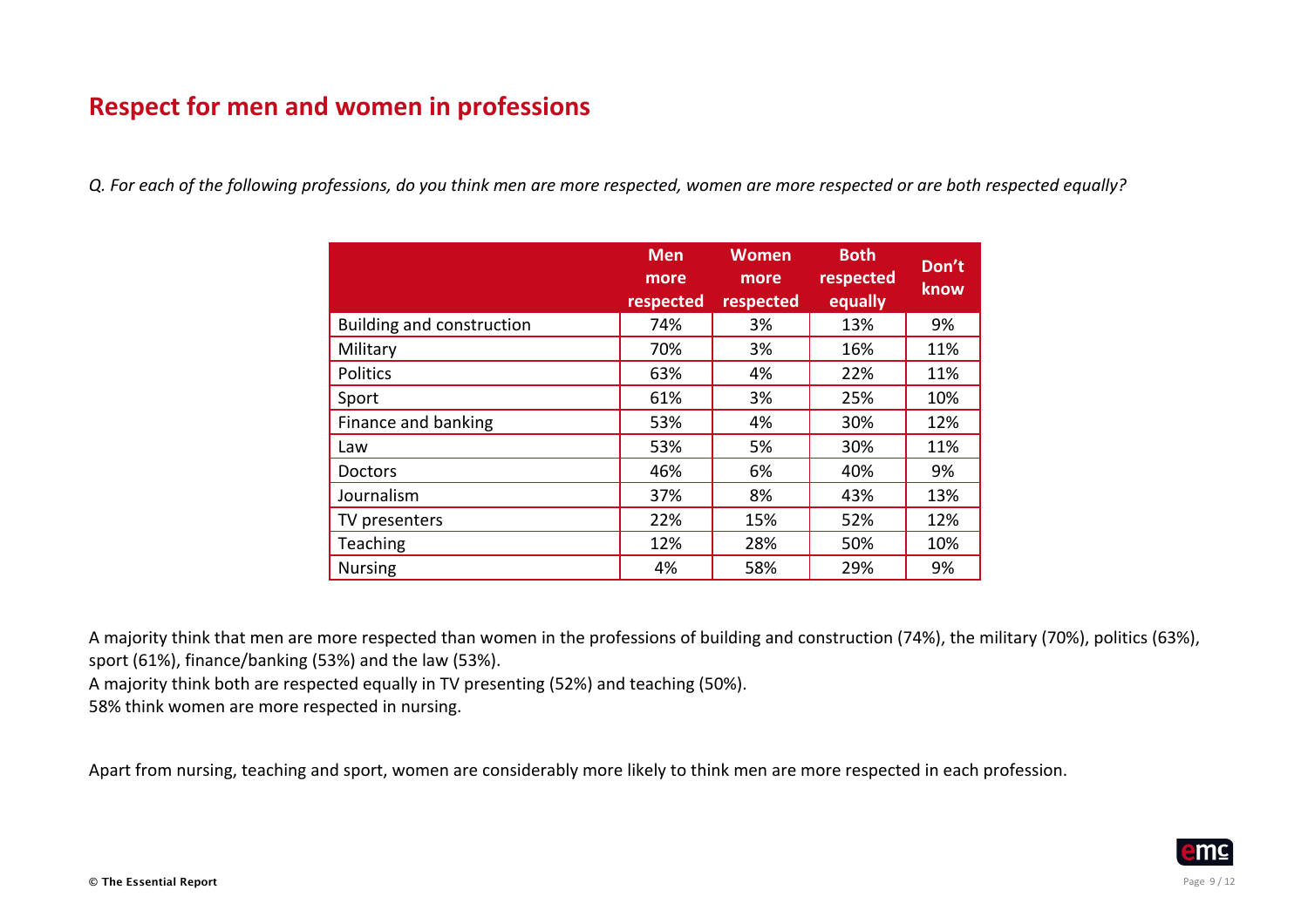|                           |                                 | <b>Men</b>                        |                                     |               |                                 | <b>Women</b>                      |                                     |                |
|---------------------------|---------------------------------|-----------------------------------|-------------------------------------|---------------|---------------------------------|-----------------------------------|-------------------------------------|----------------|
|                           | <b>Men</b><br>more<br>respected | <b>Women</b><br>more<br>respected | <b>Both</b><br>respected<br>equally | Don't<br>know | <b>Men</b><br>more<br>respected | <b>Women</b><br>more<br>respected | <b>Both</b><br>respected<br>equally | Don't<br>know, |
| <b>Nursing</b>            | 4%                              | 60%                               | 26%                                 | 10%           | 3%                              | 56%                               | 33%                                 | 8%             |
| <b>Doctors</b>            | 39%                             | 8%                                | 42%                                 | 10%           | 52%                             | 3%                                | 37%                                 | 8%             |
| Teaching                  | 11%                             | 32%                               | 46%                                 | 11%           | 14%                             | 24%                               | 53%                                 | 9%             |
| Law                       | 46%                             | 8%                                | 33%                                 | 13%           | 61%                             | 2%                                | 27%                                 | 10%            |
| Journalism                | 32%                             | 11%                               | 44%                                 | 14%           | 42%                             | 5%                                | 42%                                 | 12%            |
| Sport                     | 58%                             | 4%                                | 26%                                 | 11%           | 64%                             | 2%                                | 24%                                 | 9%             |
| Politics                  | 54%                             | 5%                                | 28%                                 | 13%           | 72%                             | 2%                                | 17%                                 | 9%             |
| Finance and banking       | 46%                             | 7%                                | 34%                                 | 14%           | 60%                             | 2%                                | 27%                                 | 11%            |
| Military                  | 64%                             | 5%                                | 19%                                 | 12%           | 77%                             | 2%                                | 12%                                 | 9%             |
| Building and construction | 68%                             | 4%                                | 17%                                 | 11%           | 80%                             | 2%                                | 10%                                 | 8%             |
| TV presenters             | 16%                             | 19%                               | 53%                                 | 13%           | 27%                             | 11%                               | 51%                                 | 11%            |

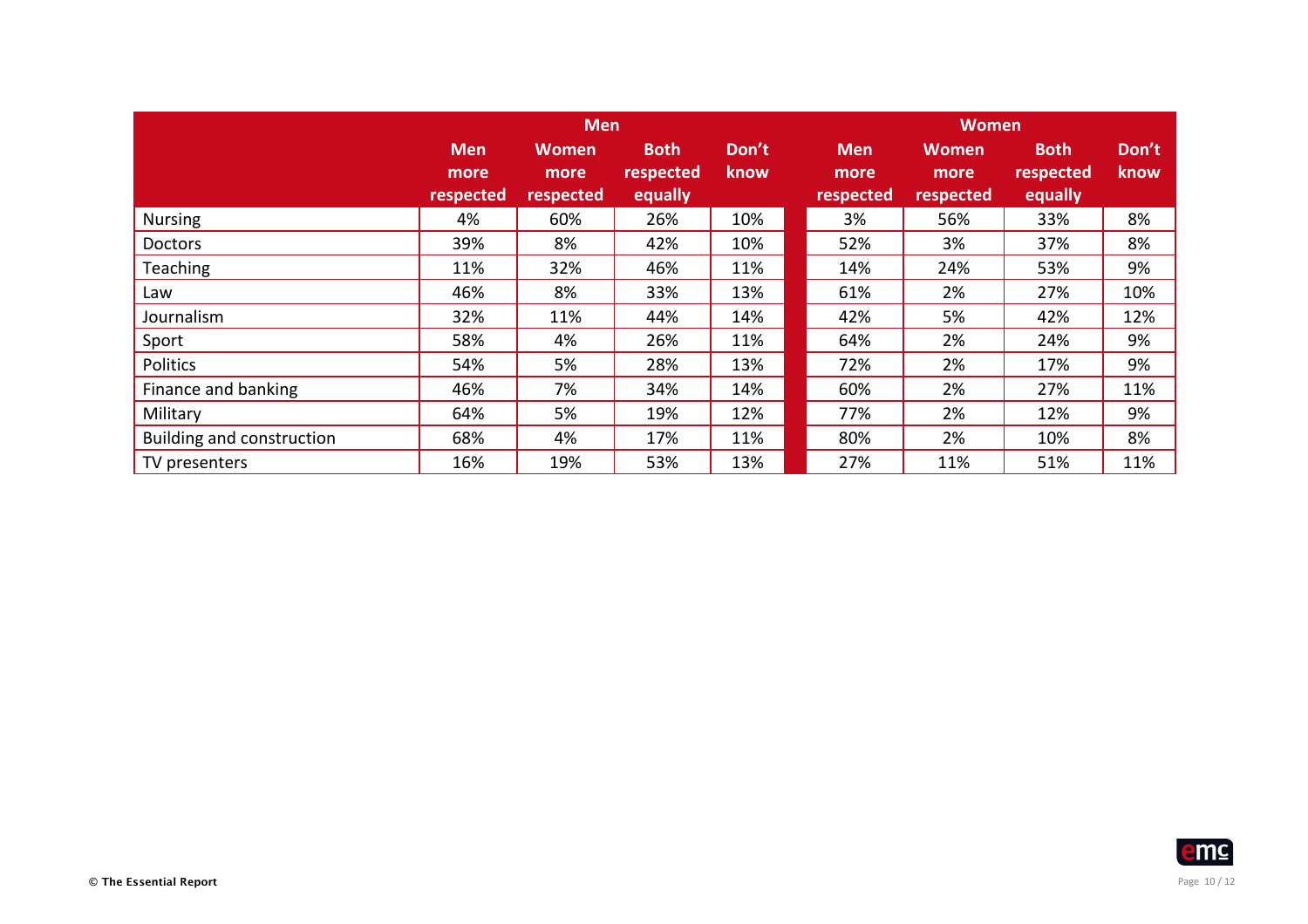#### **US President**

Q. Thinking about the US Presidential election to be held later this year, which of the following candidates would you prefer to be elected?

|                        | <b>Total</b> | <b>Vote</b><br><b>Labor</b> | <b>Vote</b><br>Lib/Nat | <b>Vote</b><br>Greens | <b>Vote</b><br><b>Other</b> |
|------------------------|--------------|-----------------------------|------------------------|-----------------------|-----------------------------|
| <b>Hillary Clinton</b> | 40%          | 46%                         | 47%                    | 39%                   | 21%                         |
| Donald Trump           | 12%          | 15%                         | 13%                    | 3%                    | 20%                         |
| <b>Bernie Sanders</b>  | 6%           | 3%                          | 3%                     | 32%                   | 7%                          |
| <b>Ted Cruz</b>        | 2%           | 1%                          | 3%                     |                       | 1%                          |
| Someone else           | 8%           | 7%                          | 8%                     | 4%                    | 17%                         |
| Don't know             | 32%          | 28%                         | 27%                    | 23%                   | 34%                         |

40% would prefer Hillary Clinton to be elected US President and 12% prefer Donald Trump. 32% don't know.

Liberal/National voters and Labor voters have very similar views. 32% of Greens voters prefer Bernie Sanders.